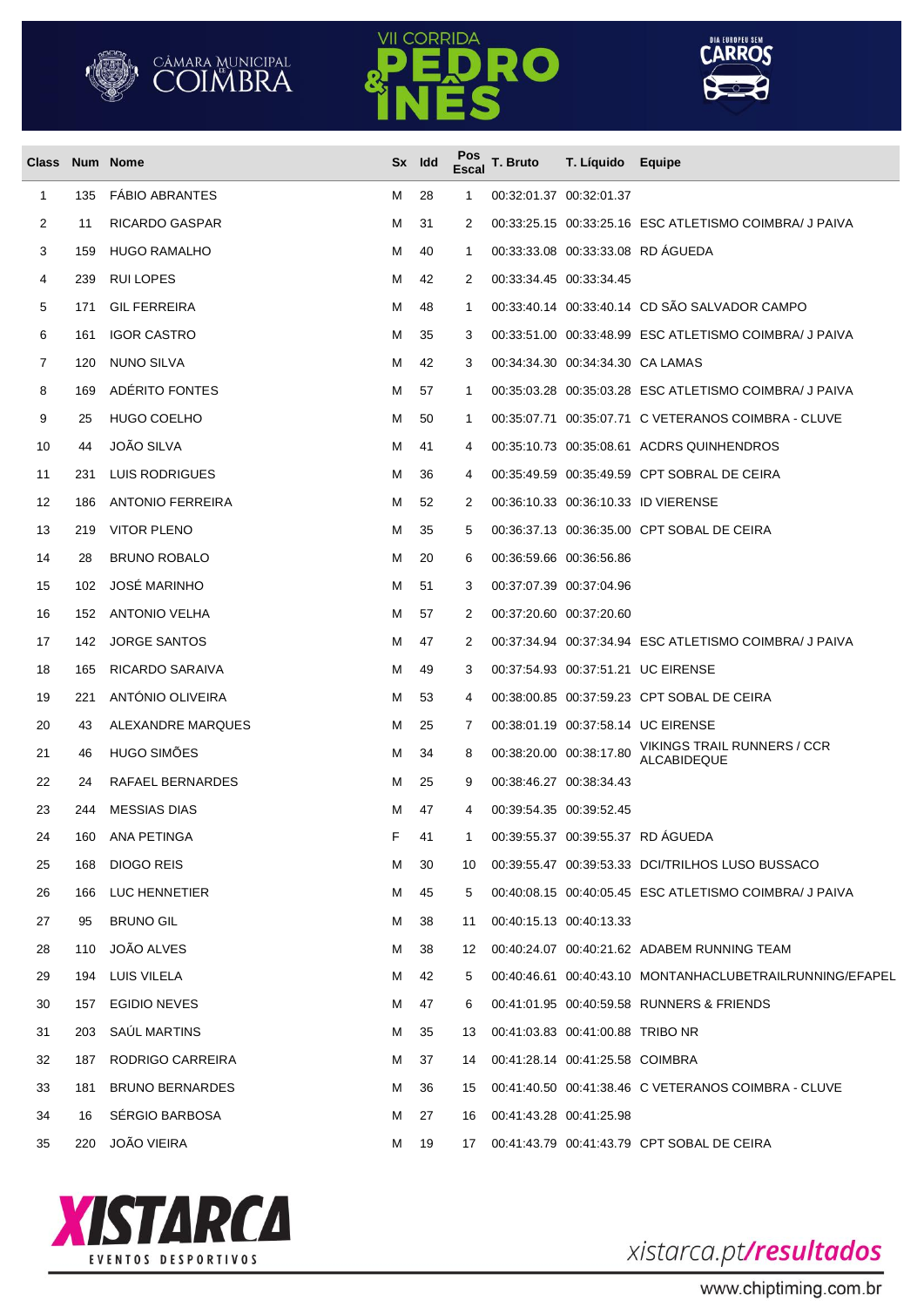

**CORRIDA** 

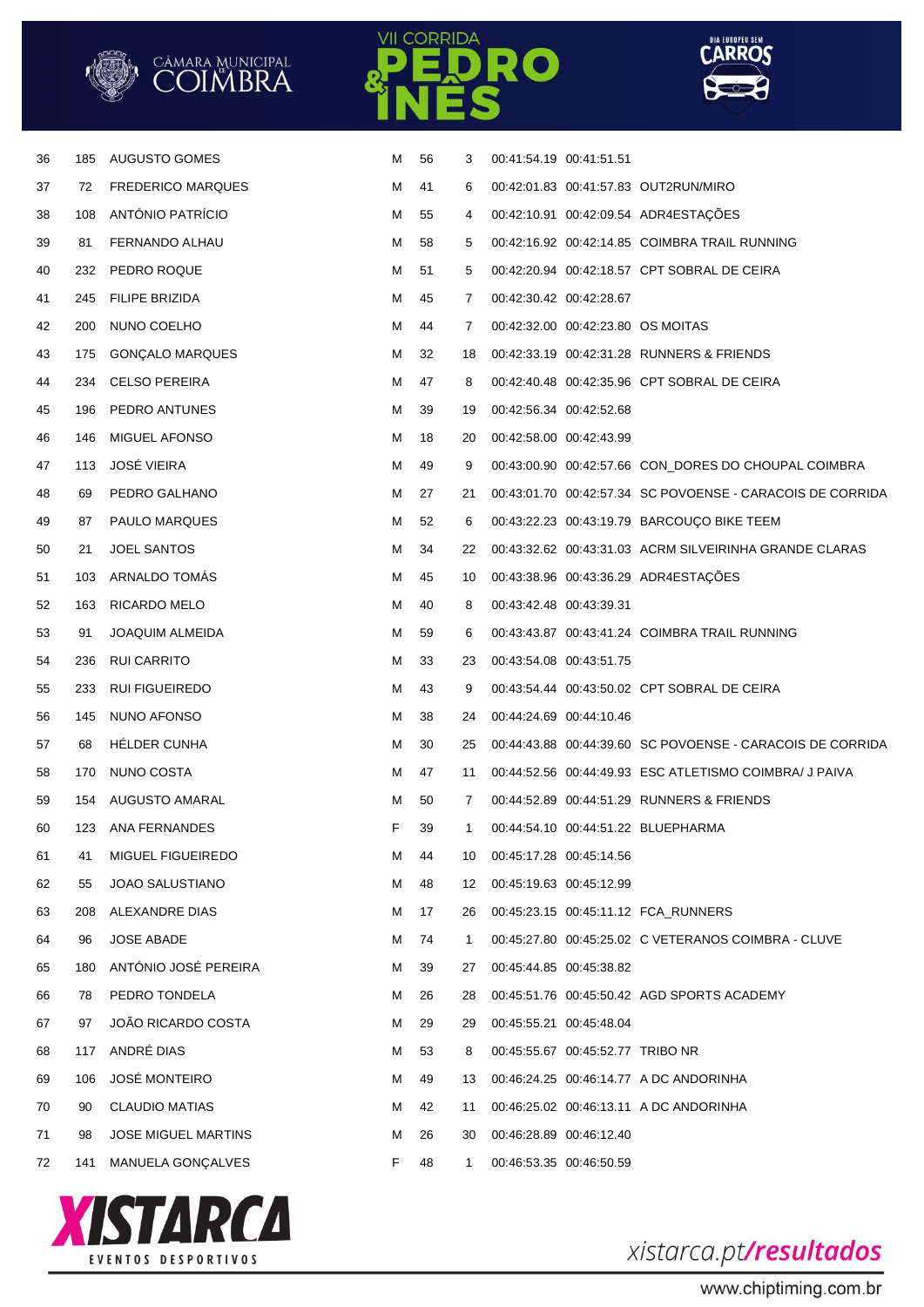





| 73  | 143 | PAULO COSTA                | м | 35 | 31 |                         | 00:46:58.07 00:46:46.40 A DC ANDORINHA              |
|-----|-----|----------------------------|---|----|----|-------------------------|-----------------------------------------------------|
| 74  | 182 | CATARINA ALVES             | F | 44 | 2  |                         | 00:46:59.72 00:46:56.09 COIMBRA TRAIL RUNNING       |
| 75  | 229 | <b>DIOGO RAMOS</b>         | м | 31 | 32 | 00:47:08.94 00:47:01.26 |                                                     |
| 76  | 209 | RICARDO FREIXO             | м | 33 | 33 |                         | 00:47:23.27 00:47:13.07 FRESCO & FOFO               |
| 77  | 37  | <b>BASILIO SIMOES</b>      | м | 52 | 9  |                         | 00:47:28.46 00:47:19.38 HAPPY & FIT                 |
| 78  | 131 | <b>MARIO CARVALHO</b>      | м | 54 | 10 | 00:47:30.39 00:47:24.06 |                                                     |
| 79  | 59  | PAULO PROVIDÊNCIA          | м | 56 | 7  |                         | 00:47:32.28 00:47:19.00 R G LEVANTA POEIRA          |
| 80  | 35  | <b>MIGUEL SILVA</b>        | м | 31 | 34 |                         | 00:47:33.99 00:47:28.27 LIBPHYS-UC                  |
| 81  | 132 | KLEDILSON OLIVEIRA         | м | 51 | 11 | 00:47:39.28 00:47:25.10 |                                                     |
| 82  | 22  | <b>JOSÉ NETO</b>           | м | 62 | 2  |                         | 00:47:43.85 00:47:43.85 TEAM NETO                   |
| 83  | 126 | ANDRÉ CARVALHO             | м | 40 | 12 |                         | 00:47:49.15 00:47:43.14 BLUEPHARMA                  |
| 84  | 93  | PEDRO MONTEIRO             | м | 55 | 8  | 00:47:59.60 00:47:54.83 |                                                     |
| 85  | 63  | NARCISO ARROMBA            | м | 65 | 3  |                         | 00:48:00.44 00:48:00.44 C VETERANOS COIMBRA - CLUVE |
| 86  | 47  | ANTÓNIO CARITAS            | м | 43 | 13 | 00:48:02.77 00:47:50.61 |                                                     |
| 87  | 167 | GONÇALO CARDOSO            | М | 42 | 14 |                         | 00:48:16.15 00:48:14.17 CARVALHOS                   |
| 88  | 214 | PEDRO NUNES                | м | 46 | 14 |                         | 00:48:18.00 00:48:09.68 PATRULHA PATA               |
| 89  | 222 | RODRIGO C D MONTEIRO       | м | 47 | 15 | 00:48:22.01 00:48:16.71 |                                                     |
| 90  | 223 | ANA C G ALMEIDA            | F | 44 | 3  | 00:48:22.57 00:48:22.57 |                                                     |
| 91  | 216 | JOÃO MATOS                 | м | 58 | 9  |                         | 00:48:40.76 00:48:36.66 LUZ COIMBRA                 |
| 92  | 226 | PAULO NEVES                | м | 32 | 35 | 00:48:46.96 00:48:39.83 |                                                     |
| 93  | 210 | PAULO TRINDADE             | м | 54 | 12 | 00:48:48.44 00:48:43.58 |                                                     |
| 94  | 38  | JULIO M S GONÇALVES        | м | 62 | 4  | 00:48:49.20 00:48:42.38 |                                                     |
| 95  | 178 | MIGUEL SANTOS              | м | 47 | 16 |                         | 00:49:07.13 00:48:52.54 RG LEVANTA POEIRA           |
| 96  | 206 | JORGE LOPES                | м | 41 | 15 | 00:49:13.51 00:49:00.00 |                                                     |
| 97  | 92  | <b>KEMILLY MELLO</b>       | F | 29 | 2  | 00:49:19.41 00:49:16.70 |                                                     |
| 98  | 212 | <b>BRUNO SANTOS N DIAS</b> | M | 36 | 36 | 00:49:41.75 00:49:30.90 |                                                     |
| 99  | 77  | PAULO GONÇALVES            | M | 45 | 17 | 00:49:45.31 00:49:39.59 |                                                     |
| 100 | 109 | <b>HUGO MARTINS</b>        | м | 42 | 16 |                         | 00:49:47.65 00:49:40.77 CARVALHOS                   |
| 101 | 31  | MARIA JOÃO BENQUERENÇA     | F | 45 | 2  | 00:49:47.83 00:49:37.17 |                                                     |
| 102 | 88  | ANTÓNIO VENTURA            | м | 41 | 17 |                         | 00:50:12.78 00:50:01.94 A DC ANDORINHA              |
| 103 | 176 | <b>TIAGO CARVALHO</b>      | M | 36 | 37 | 00:50:12.94 00:50:03.09 |                                                     |
| 104 | 105 | FILIPE PICÃO               | м | 42 | 18 |                         | 00:50:21.08 00:50:09.53 JUST KEEP RUNNING           |
| 105 | 94  | <b>CARLOS BARRADAS</b>     | м | 49 | 18 | 00:50:24.55 00:50:19.47 |                                                     |
| 106 | 272 | <b>BRUNO G SILVA</b>       | м | 46 | 19 | 00:50:36.24 00:50:27.07 |                                                     |
| 107 | 70  | RICARDO ROCHA              | м | 51 | 13 | 00:50:51.02 00:50:41.26 |                                                     |
| 108 | 207 | ANTERO DIAS                | м | 26 | 38 |                         | 00:50:53.27 00:50:41.33 FCA_RUNNERS                 |
| 109 | 204 | TIAGO DAVID FREITAS        | M | 30 | 39 | 00:50:59.50 00:50:57.77 |                                                     |
|     |     |                            |   |    |    |                         |                                                     |



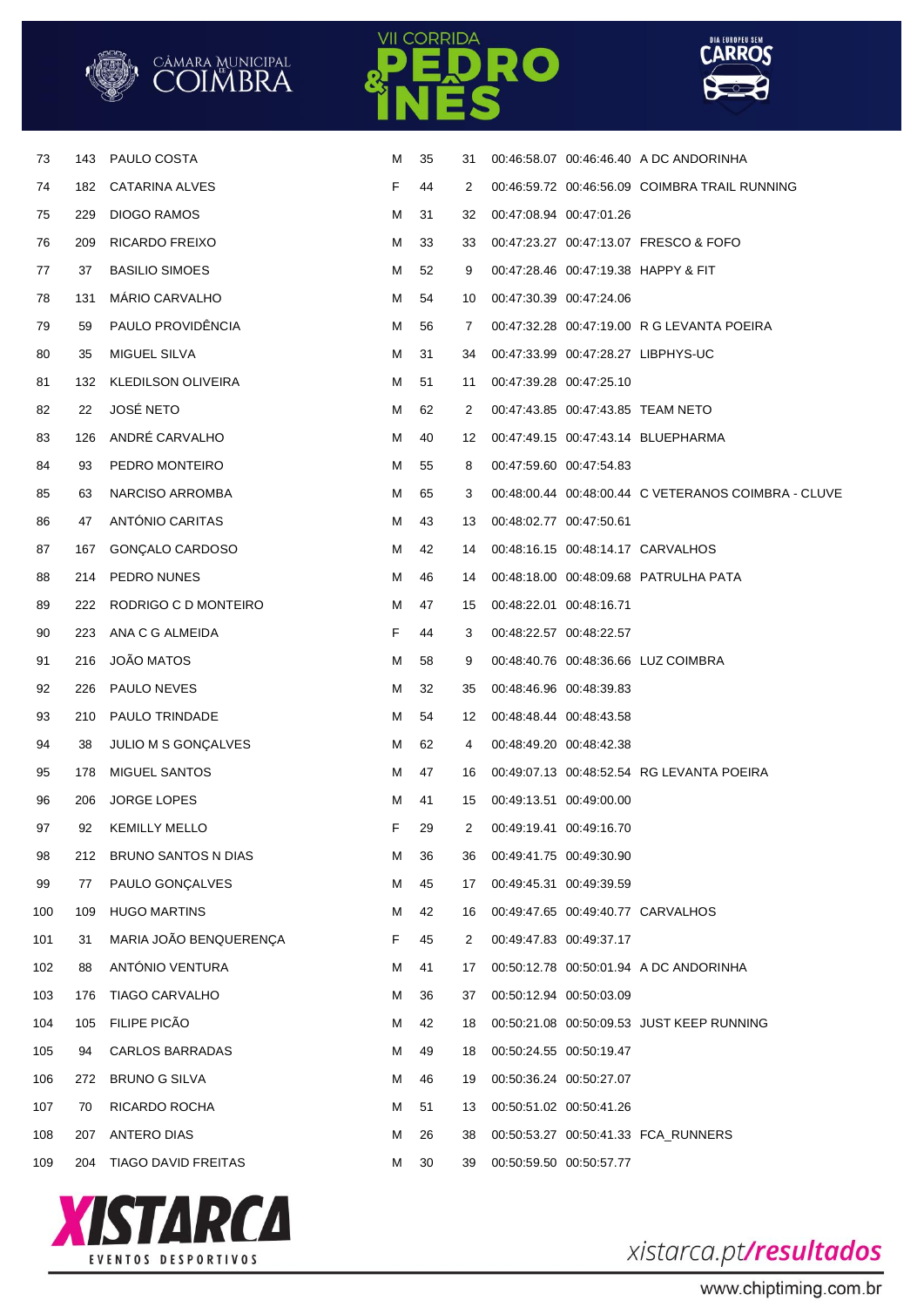|  | cämara Municipal<br><b>COIMBRA</b> |
|--|------------------------------------|
|--|------------------------------------|





| 110 | 115 | <b>CARLOS FIGUEIREDO</b>    | M | 37 | 40 |                         | 00:51:08.50 00:51:01.14 CD CAMARNEIRA                  |
|-----|-----|-----------------------------|---|----|----|-------------------------|--------------------------------------------------------|
| 111 | 42  | <b>FABIO MARQUES</b>        | M | 31 | 41 |                         | 00:51:26.88 00:51:23.15 UC EIRENSE                     |
| 112 | 83  | <b>MIGUEL FORTE</b>         | м | 36 | 42 | 00:51:30.27 00:51:25.24 |                                                        |
| 113 | 148 | OLIVIER WASTERLAIN          | м | 48 | 20 | 00:51:31.75 00:51:22.15 |                                                        |
| 114 | 80  | ARMANDO RODRIGUES           | м | 50 | 14 |                         | 00:51:33.96 00:51:22.56 NIGHT RUNNERS COIMBRA          |
| 115 | 156 | PEDRO RUSSO                 | м | 19 | 43 | 00:51:36.59 00:51:36.59 |                                                        |
| 116 | 155 | FERNANDO VENDA              | м | 62 | 5  |                         | 00:51:41.05 00:51:36.90 LUZ COIMBRA                    |
| 117 | 29  | <b>JORGE LOUREIRO</b>       | м | 74 | 6  |                         |                                                        |
| 118 |     | 162 LUIS MIGUEL MELO SANTOS | м | 46 | 21 | 00:51:49.23 00:51:41.06 |                                                        |
| 119 | 101 | LUÍS MOURA                  | M | 23 | 44 |                         | 00:51:54.01 00:51:37.64 ALGALIA RODRIGUES              |
| 120 | 183 | <b>JORGE RIBEIRO</b>        | M | 49 | 22 |                         | 00:52:02.17 00:51:49.55 VILA NOVA DE GAIA              |
| 121 | 34  | ANDRÉ LUZ SILVA             | M | 40 | 19 |                         | 00:52:17.75 00:52:09.12 DUROS DO MONDEGO               |
| 122 | 89  | <b>TIAGO FIGO</b>           | M | 32 | 45 | 00:52:21.10 00:52:04.54 |                                                        |
| 123 | 189 | <b>PIERRICK CONSEIL</b>     | M | 43 | 20 | 00:52:26.30 00:52:17.17 |                                                        |
| 124 | 40  | MIGUEL MORGADO              | м | 44 | 21 | 00:52:26.88 00:52:15.25 |                                                        |
| 125 | 211 | PAULO SILVA                 | M | 55 | 10 | 00:52:29.97 00:52:29.97 |                                                        |
| 126 | 199 | DANIELA GUERRA              | F | 31 | 3  |                         | 00:52:33.25 00:52:26.12 TEAM KORPOACTIVO               |
| 127 | 197 | NUNO OLIVEIRA               | M | 39 | 46 | 00:52:36.34 00:52:23.12 |                                                        |
| 128 | 60  | <b>JOAO LUIS SANTOS</b>     | м | 49 | 23 | 00:52:39.34 00:52:33.25 |                                                        |
| 129 | 153 | <b>DIOGO LUCAS PIRES</b>    | M | 42 | 22 | 00:52:40.04 00:52:26.26 |                                                        |
| 130 | 19  | JOÃO GRAÇA                  | M | 64 | 7  |                         | 00:52:40.12 00:52:38.99 ACRM SILVEIRINHA GRANDE CLARAS |
| 131 | 51  | <b>FÁBIO SOUSA</b>          | M | 26 | 47 | 00:52:41.36 00:52:36.19 |                                                        |
| 132 | 213 | PEDRO TRINDADE              | M | 40 | 23 | 00:52:43.63 00:52:34.60 |                                                        |
| 133 | 121 | <b>RICARDO SANTOS</b>       | M | 34 | 48 |                         | 00:53:02.42 00:52:54.85 BLUEPHARMA                     |
| 134 |     | 243 PEDRO CARVALHO          | м | 42 | 24 | 00:53:03.78 00:52:58.15 |                                                        |
| 135 | 201 | <b>MARISA CARVALHO</b>      | F | 39 | 4  | 00:53:19.00 00:53:10.81 |                                                        |
| 136 |     | 202 PEDRO COSTA             | M | 42 | 25 | 00:53:19.21 00:53:10.78 |                                                        |
| 137 | 179 | ALBERTO VALEJO              | M | 48 | 24 |                         | 00:53:19.37 00:53:06.84 IPNRUNNERS                     |
| 138 | 64  | PEDRO HERMEIRO              | M | 31 | 49 | 00:53:33.86 00:53:23.32 |                                                        |
| 139 | 100 | JOSÉ PEDRO SANTOS           | м | 24 | 50 |                         | 00:53:55.06 00:53:38.33 ALGÁLIA RODRIGUES              |
| 140 |     | 172 ANTONIO NEVES           | M | 56 | 11 |                         | 00:53:56.99 00:53:50.45 SOURE MOV                      |
| 141 | 124 | JOÃO VELOSO                 | M | 50 | 15 |                         | 00:53:57.18 00:53:51.15 BLUEPHARMA                     |
| 142 | 125 | TIAGO BEIRÃO                | M | 37 | 51 |                         | 00:54:09.87 00:54:03.94 BLUEPHARMA                     |
| 143 | 205 | LUÍS REIS                   | м | 43 | 26 | 00:54:10.29 00:53:57.00 |                                                        |
| 144 | 49  | ANTONIO J C G FERREIRA      | м | 52 | 16 | 00:54:10.80 00:54:05.18 |                                                        |
| 145 | 246 | <b>RENATO RAMOS</b>         | м | 54 | 17 | 00:54:15.19 00:54:12.57 |                                                        |
| 146 |     | 247 FRANCISCO DELILE        | M | 53 | 18 | 00:54:16.42 00:54:11.65 |                                                        |
|     |     |                             |   |    |    |                         |                                                        |



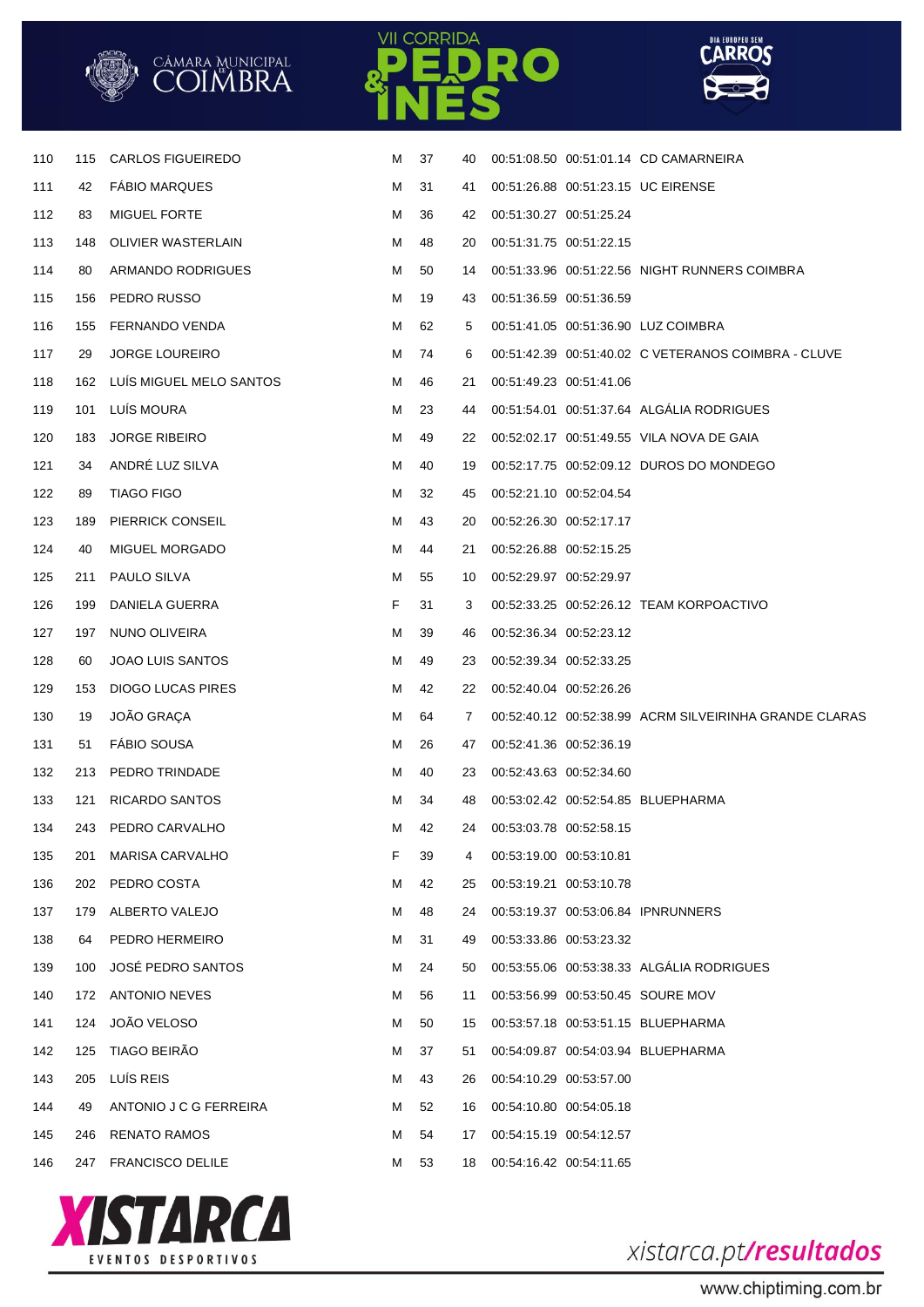|     |     | CÂMARA MUNICIPAL<br>COIMBRA |   |     |    | EDRO                             | <b>LARRUS</b>                                        |
|-----|-----|-----------------------------|---|-----|----|----------------------------------|------------------------------------------------------|
|     |     |                             |   | VES |    |                                  |                                                      |
|     |     |                             |   |     |    |                                  |                                                      |
| 147 | 242 | <b>JOSÉ MARIA</b>           | м | 20  | 52 | 00:54:17.28 00:54:02.81          |                                                      |
| 148 | 61  | <b>JOSÉ SEQUEIRA</b>        | M | 69  | 8  |                                  | 00:54:34.94 00:54:32.17 ARSM - AR S MIGUEL           |
| 149 | 184 | <b>BRUNO SANTOS</b>         | м | 27  | 53 |                                  | 00:54:35.71 00:54:35.71 A DC ANDORINHA               |
| 150 | 127 | LUÍS NINA                   | м | 28  | 54 |                                  | 00:54:42.77 00:54:36.10 BLUEPHARMA                   |
| 151 | 112 | <b>MARIO PEDROSO</b>        | M | 43  | 27 |                                  | 00:54:45.50 00:54:32.21 CON_DORES DO CHOUPAL COIMBRA |
| 152 | 177 | <b>CARLOS OLIVEIRA</b>      | м | 54  | 19 | 00:54:49.05 00:54:37.92          |                                                      |
| 153 | 85  | ANTONIA ABRANTES            | F | 53  | 1  | 00:54:49.98 00:54:38.74          |                                                      |
| 154 | 73  | PEDRO GONÇALVES             | M | 44  | 28 |                                  | 00:54:56.78 00:54:50.69 CARVALHOS                    |
| 155 | 74  | <b>MARCOS NEVES</b>         | M | 38  | 55 |                                  | 00:54:57.23 00:54:50.70 CARVALHOS                    |
| 156 | 67  | CELSO COSTA                 | M | 25  | 56 | 00:54:57.46 00:54:41.14          |                                                      |
| 157 | 193 | MIGUEL CAPELA               | M | 43  | 29 | 00:55:01.49 00:54:47.87          |                                                      |
| 158 | 188 | PEDRO ABREU                 | M | 42  | 30 |                                  | 00:55:12.30 00:55:07.63 TRY TO STOP US / LISTER TEAM |
| 159 | 136 | JOAO DIAS                   | м | 54  | 20 |                                  | 00:55:13.52 00:55:02.29 IPNRUNNERS                   |
| 160 | 273 | <b>CLARA MACHADO</b>        | F | 57  | 1  | 00:55:17.84 00:55:13.70          |                                                      |
| 161 | 33  | JOSÉ MANUEL GONÇALVES       | M | 60  | 9  | 00:55:34.64 00:55:29.22          |                                                      |
| 162 | 52  | CLÉMENCE GODON              | F | 30  | 5  | 00:55:35.01 00:55:26.07          |                                                      |
| 163 | 116 | MÁRIO ALMEIDA               | M | 36  | 57 | 00:55:40.00 00:55:24.38          |                                                      |
| 164 | 240 | OTÍLIA COSTA                | F | 40  | 4  | 00:55:47.76 00:55:40.33          |                                                      |
| 165 | 138 | <b>NUNO SANTOS</b>          | M | 41  | 31 | 00:55:48.93 00:55:48.93 SEM TEAM |                                                      |
| 166 | 215 | SOFIA LEMOS                 | F | 41  | 5  |                                  | 00:55:51.21 00:55:42.82 PATRULHA PATA                |
| 167 | 107 | ANA PAULA MATIAS            | F | 47  | 3  | 00:55:52.19 00:55:47.05 TRIBO NR |                                                      |
| 168 | 84  | DIANA ALVES                 | F | 22  | 6  | 00:55:52.99 00:55:41.85          |                                                      |
| 169 | 140 | <b>RUI PIRES</b>            | м | 44  | 32 | 00:55:53.07 00:55:38.16          |                                                      |
| 170 |     | 139 STEPHANE GONÇALVES      | M | 30  | 58 | 00:56:01.35 00:55:55.17          |                                                      |
| 171 | 137 | <b>JOANA DA SILVA</b>       | F | 27  | 7  | 00:56:12.52 00:56:03.74          |                                                      |
| 172 | 36  | PEDRO VAZ                   | м | 30  | 59 |                                  | 00:56:12.57 00:56:06.87 LIBPHYS-UC                   |
| 173 | 86  | <b>ISABEL SANTOS</b>        | F | 44  | 6  | 00:56:22.61 00:56:10.13          |                                                      |
| 174 | 75  | <b>SOFIA PEREIRA</b>        | F | 25  | 8  | 00:56:23.46 00:56:15.47          |                                                      |
| 175 | 104 | PAULO NEVES                 | м | 49  | 25 |                                  | 00:56:55.20 00:56:43.74 JUST KEEP RUNNING            |
| 176 | 224 | JOAO OLIVEIRA               | м | 59  | 12 | 00:57:29.29 00:57:19.95          |                                                      |
| 177 | 198 | TERESA BARRA                | F | 37  | 9  | 00:57:34.54 00:57:28.78          |                                                      |
| 178 | 30  | SOFIA AGOSTINHO             | F | 39  | 10 |                                  | 00:58:18.96 00:58:14.98 ARREDAGUILHOTAS PRO TEAM     |
| 179 | 79  | <b>DIOGO RODRIGUES</b>      | м | 29  | 60 |                                  | 00:58:20.00 00:58:18.25 AGD SPORTS ACADEMY           |
| 180 |     | 111 ANA RITA GUEDES SANTOS  | F | 40  | 7  |                                  | 00:58:21.40 00:58:17.42 ARREDAGUILHOTAS PRO TEAM     |
| 181 | 269 | SHIRLEY BONIFÁCIO           | F | 43  | 8  | 00:58:40.13 00:58:32.93          |                                                      |
| 182 | 227 | SÉRGIO CANOSO               | м | 37  | 61 | 00:58:56.01 00:58:39.98          |                                                      |
| 183 | 114 | <b>BRUNO FERREIRA</b>       | М | 42  | 33 | 00:59:01.01 00:58:50.36          |                                                      |

**VII CORRIDA** 





DIA EUROPEU SEM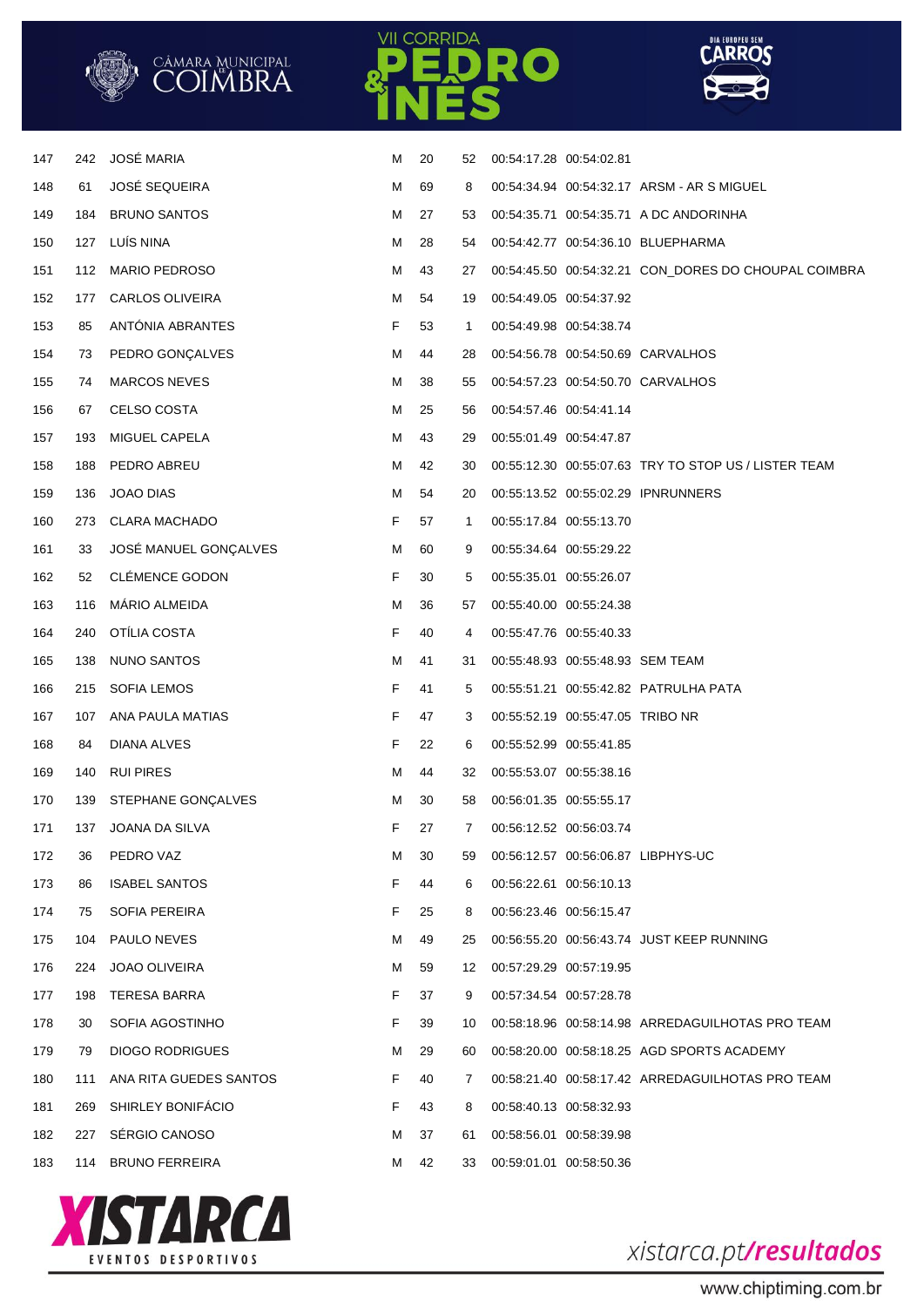

**CORRIDA** 

RO

**Total de registros: 219**





**CARROS**